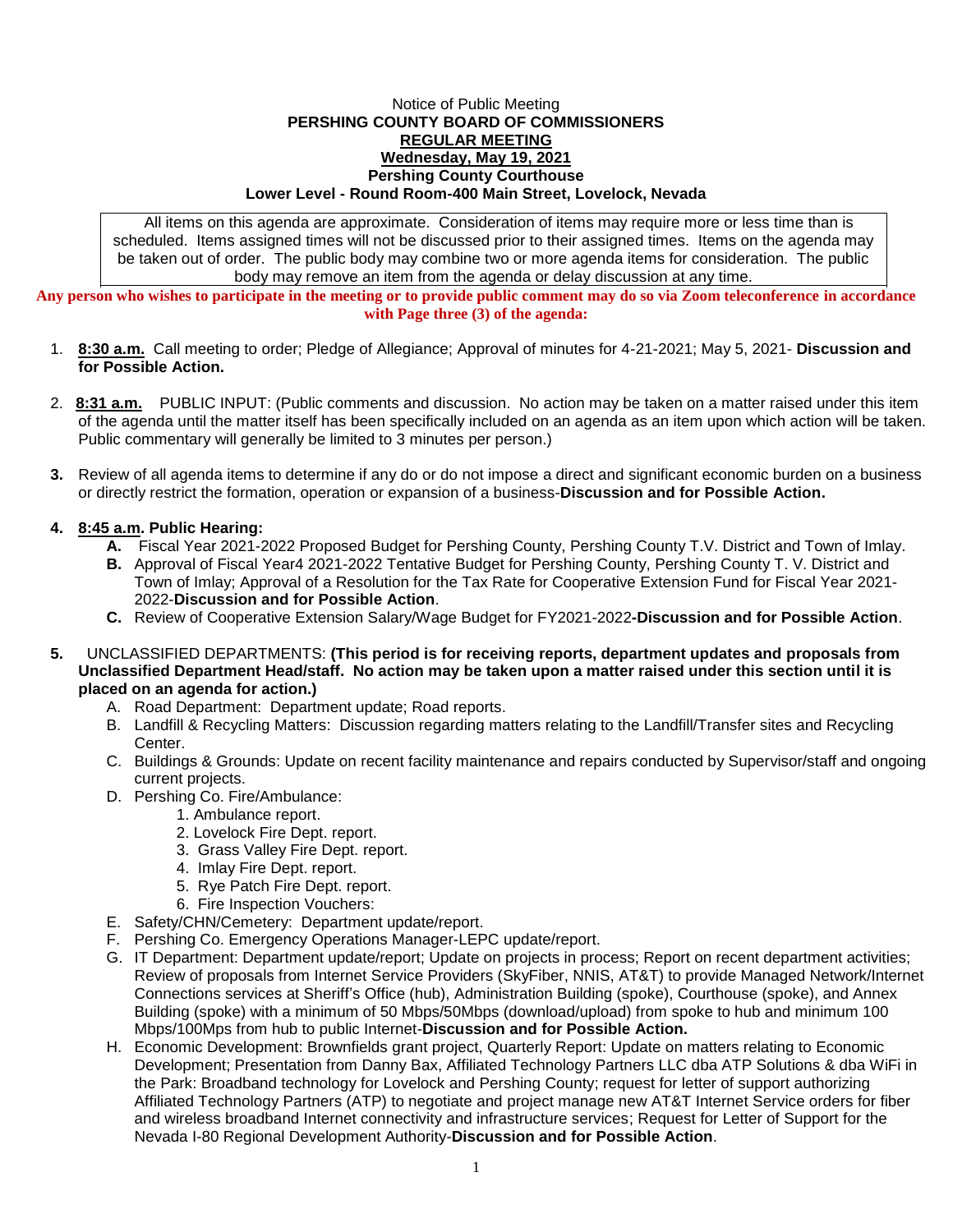- **6.** ELECTED DEPARTMENTS: **(This period is for receiving reports, department updates and proposals from Elected Officials/staff. No action may be taken upon a matter raised under this section until it is placed on an agenda for agenda.)**
	- A. Lacey Donaldson, Clerk-Treasurer: Department update/report; Approval of corrections/changes to the Tax Roll; Acknowledgment of 2020-2021 Delinquent Tax Notice Affidavit-**Discussion and for Possible Action**.
	- B. Rene Childs, Auditor-Recorder: Department update/report.
	- **C.** Laureen Basso-Cerini, Assessor: Department update/report; Interlocal Contract between State of Nevada Department of Motor Vehicles and Pershing County/Pershing County Assessor effective June 30, 2021 to June 30, 2023-**Discussion and for Possible Action.**
	- D. Bryce Shields, District Attorney: Department update/report; Approval of Plan to provide Indigent Defense services in Pershing County which will be sent to the Indigent Defense Commission-**Discussion and for Possible Action.**
	- E. Karen Stephens, Justice Court: Department update/report.
	- **F.** Jerry Allen, Sheriff's Dept.: Department update/report; Approval for Sheriff to sign EITS four (4) year contract for rack space renewal for repeater equipment on Winnemucca Mountain; Approval for Sheriff to sign Contract to update Multifunction printers for the Pershing County Sheriff's Office updating existing contract through NAPSO; Approval to advertise/hire for vacant Deputy position- **Discussion and for Possible Action.**
- 7. Update on progress of site location, design, funding, amenities and construction of future Law Enforcement Center-**Discussion and for Possible Action**.
- 8. Proclamations and Awards: **Discussion and for Possible Action** (The Pershing County Board of Commissioners may make a Proclamation or present a service or other award on behalf of the County).
- 9. Grass Valley Advisory Board: Update on matters relating to the Grass Valley area.
- 10. Derby Field Airport: Update on matters relating to the Derby Field Airport.
- 11. T. V. Advisory Board: Approval of Contract Agreement with Valley TV & Communication effective from July 1, 2021 through June 30, 2022-**Discussion and for Possible Action**.
- **12.** Board appointments/resignations: Cemetery Board; Debt Management; Museum Board; Senior Center Advisory Board; Solid Waste Management & Recycling Board; Volunteer Advisory Board-**Discussion and for Possible Action**.
- **13. 11:00 a.m.** Richard Wagner: Discussion regarding possible removal of the fire debris on parcels #001-136-10, 260 Main Street; 001-136-09, 250 Main Street and 001-136-08, 230 Main Street, Lovelock, NV (waiver dump fees, water for dust control, providing gravel from county gravel pit and liability release for contractor-**Discussion and for Possible Action**.
- 14. CARES FUNDING: Update/Approval of expenditures; Update from Emergency Management relating to the COVID-19; Approval to proceed with process to accept the Covid-19 American Rescue Plan funding in the amount of \$1,306,252.00 and to review the approved uses for the funding and how Pershing County will designate how the funding will be used-**Discussion and for Possible Action.**
- 15. Litigation Meeting.
- 16. Report from Legal Counsel.
- 17. Report from Administrative Assistant/HR Rep.-County Commissioner's Office.
- 18. Items for future agendas- **Discussion and for Possible Action.**
- 19. Correspondence.
- **20. 11:30 a.m.** Tracy Neeley, A and H Insurance: Presentation of Pershing County Employee Benefits Insurance Renewal for 2021-2022-**Discussion and for Possible Action.**
- 21. Matters of the Board for Discussion.

Board Member reports. Board Liaison reports. (Nevada Works, Safety, Hospital Board, Emergency Management, Cemetery, Recreation Board, WNDD, Pe. Co. Economic Dev./, Community Center, Airport Advisory Board; Museum Advisory Board, Library Board, Senior Center Advisory Board, Central Nevada Water Authority, Planning Board, Broadband